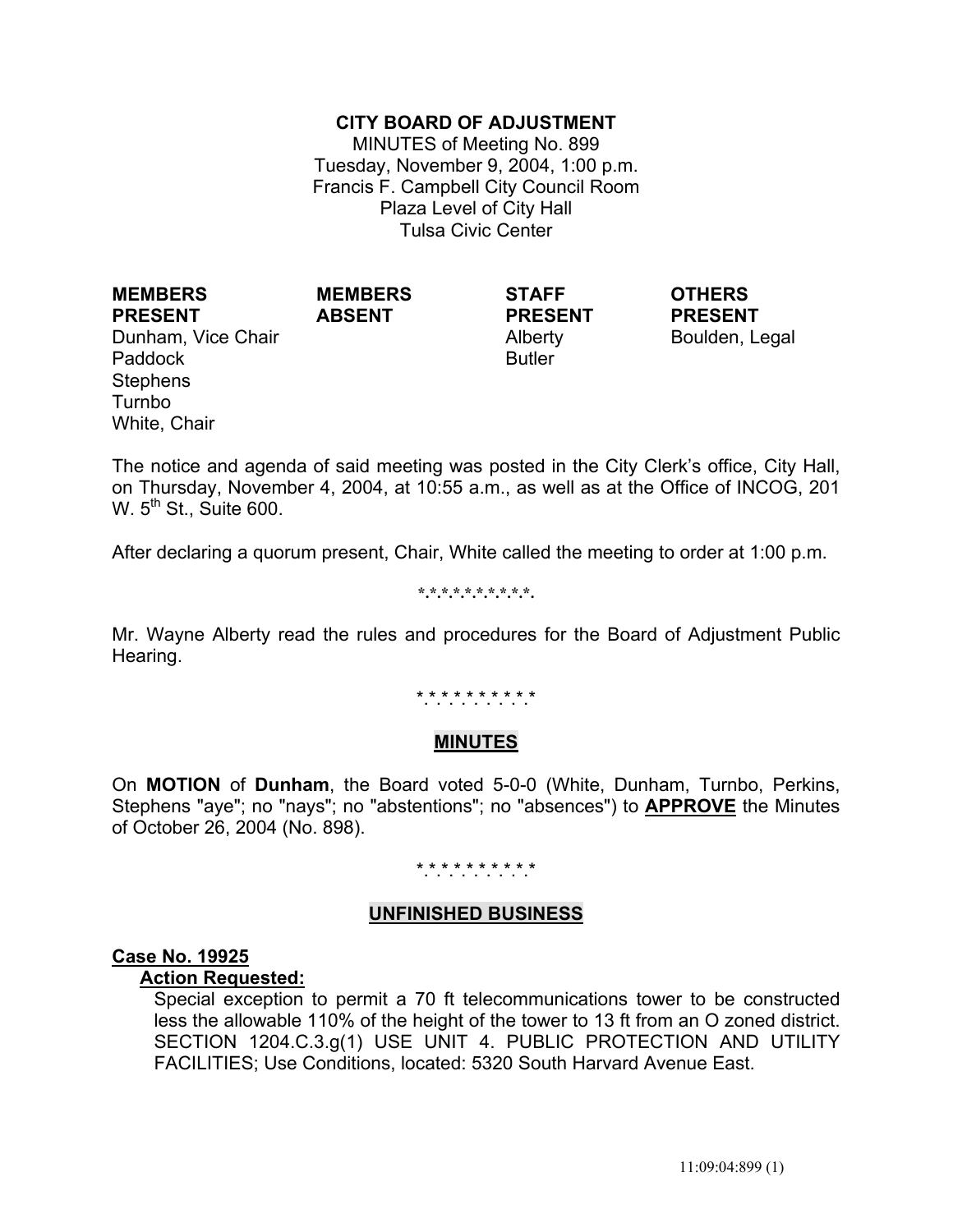## **Presentation:**

 **Kevin Coutant**, 320 South Boston, Suite 500, stated the request for a special exception and submitted a book of exhibits including photographs and a site plan (Exhibit A-1). He described the tower, property and surrounding properties as required to comply with the zoning code. It would be a 70 ft. monopole telecommunications tower in a CS district. There would be no lights on the tower. The tower would be located on the southwest corner of the Chimi's restaurant property. The setback requirements do not involve the OL property to the north. There is CS zoning to the east of the property and OL to the south and west. There is a drainage ditch and park to the southwest and west. There is a church to the south. The proximity to residential district and structures is approximately 300 ft. There are no existing towers in the vicinity. The topography is flat with substantial tree coverage to the north and minimal to the south and west. There would be three panel antennas near the top but no large structure at the top. It would be constructed to allow collocation of two similar facilities. The equipment building would be 12 ft. by 20 ft. The ingress and egress would be from existing driving lanes from South Harvard. The tower is needed to provide coverage in this area of town. The tract size is approximately 795 sq. ft. on a 26,000 ft. parent tract. Landscaping would be in compliance with the zoning code. Mr. Coutant stated the applicant would construct an eight foot, wood screening fence around the site. The dumpster would be enclosed in the wood screening fence also. He added that they would put the same fencing along the north property line, as agreed with the property owners.

## **Comments and Questions:**

 Mr. White asked if all of the screening fences would be eight feet in height. Mr. Coutant replied that they would be. He submitted those conditions as part of the site plan (see Exhibit A-1). Mr. Boulden asked if an effort was made to collocate. Mr. Coutant replied that the closest tower at  $51<sup>st</sup>$  to the west of Harvard, and owned by Hemphill Corporation. It is too close to another U.S. Cellular tower and they would interfere with each other. The next one is at  $61<sup>st</sup>$  and Harvard and did not appear to work either. The site of this application is the best location found. Mr. Paddock asked if the tower could be located on a different portion of this site. Mr. Coutant replied that theoretically it could have been moved closer to Harvard to achieve the 110% setback without the special exception. They decided that moving it closer to Harvard was not the desirable thing to do. It would have involved complexities of parking changes as the restaurant parking lot is very small and compact. Mr. Paddock asked if they considered the Albertson's area. Mr. Coutant responded there were inquiries made but that would be moving it in the wrong direction.

#### **Interested Parties:**

**Steve Schuller**, 100 West 5<sup>th</sup> Street, Suite 500, stated he represented several interested parties in opposition. Some of the residents of Harvard Park Village, owners of the Kirkpatrick Orthodontist Clinic, and other residents of the area were present today. They do not favor this cellular tower at this site and asked for a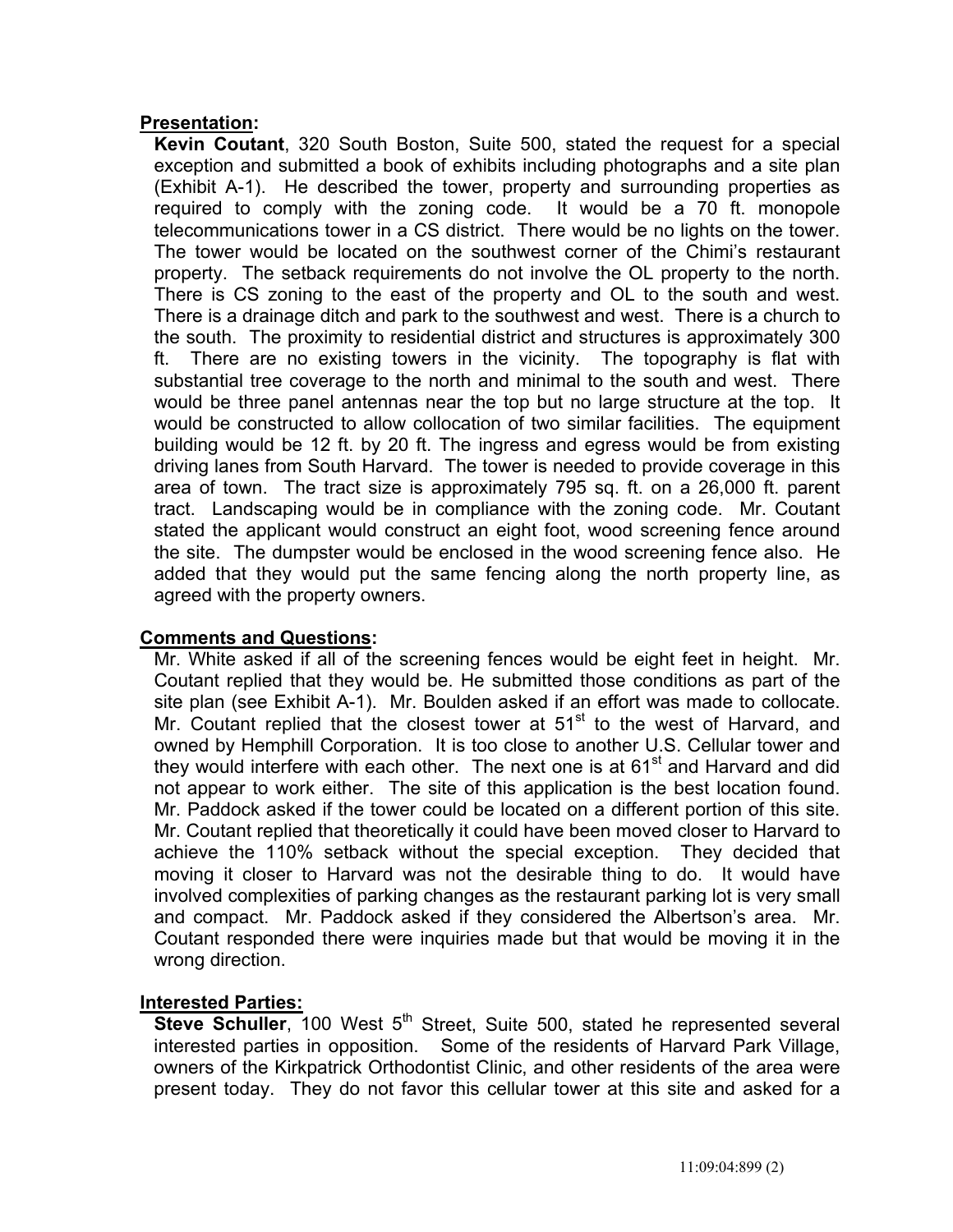denial. He pointed out the zoning code states a goal to protect the residential neighborhoods from potential adverse impact of these towers. The code also encourages a minimal number of towers and collocation. His clients questioned the applicant's commitment to collocation because of a history of rejecting collocation. He cited two such cases. A tower located one and one-half miles from this location was completed in January 2001, which the applicant refused to collocate and built their own tower less than 150 yards away two months later. He stated that at 11<sup>th</sup> and Memorial a tower was completed in November 2000, but the applicant built their own tower less than 200 yards just six months later. Mr. Schuller stated that he used his own cellular phone inside his car, in the area in question. He added that he had no problems with his phone in the  $61<sup>st</sup>$  and Harvard area. He urged the Board if they approved the case, to place conditions for screening for the sake of the orthodontist clinic, and as a safety measure to discourage children from trying to climb the tower. His clients suggested a tilt-up concrete fence would be more attractive, durable, and would require less maintenance than a wood fence. A packet of information (Exhibit A-2) was provided.

 Ms. Turnbo informed Mr. Schuller that he must prove harm by a cellular tower. She added they would have to provide an expert witness to prove any financial harm to the value of nearby property.

 Mr. Alberty reminded the Board that the screening requirement does not apply in this case, only when the subject property abuts an R district.

**Frank Wolf**, 2946 East 56<sup>th</sup> Court, stated concern for the safety of the children in the area. He felt the tower would be a temptation to climb.

Ms. Turnbo asked Mr. Wolf if he could cite such a case. Mr. Wolf could not.

Gary Connelly, 5206 South Harvard, #114, questioned how the 51<sup>st</sup> and Harvard tower could interfere with signals. He suggested that the tower at Albertson's is right in line with the area they want to cover and only two out of six collocation spots are in use on that tower.

 **Rick Hunt**, 3515 Dawson Road, with Hemphill Corporation, stated they own the tower at 51<sup>st</sup> and Harvard. They had no objections to the application. He added that they wanted to be sure their tower was considered, but if it doesn't work they had no argument. Mr. White asked the height of it, which Mr. Hunt replied it is 190'. Mr. White also asked for the levels available for collocation. Mr. Hunt responded that the top and the level at 150' are in use, leaving the other spaces are available. Mr. Stephens asked if they were contacted by U.S. Cellular. Mr. Hunt stated they were not, but if their engineer says it won't work they would not be expected to contact Hemphill Corporation.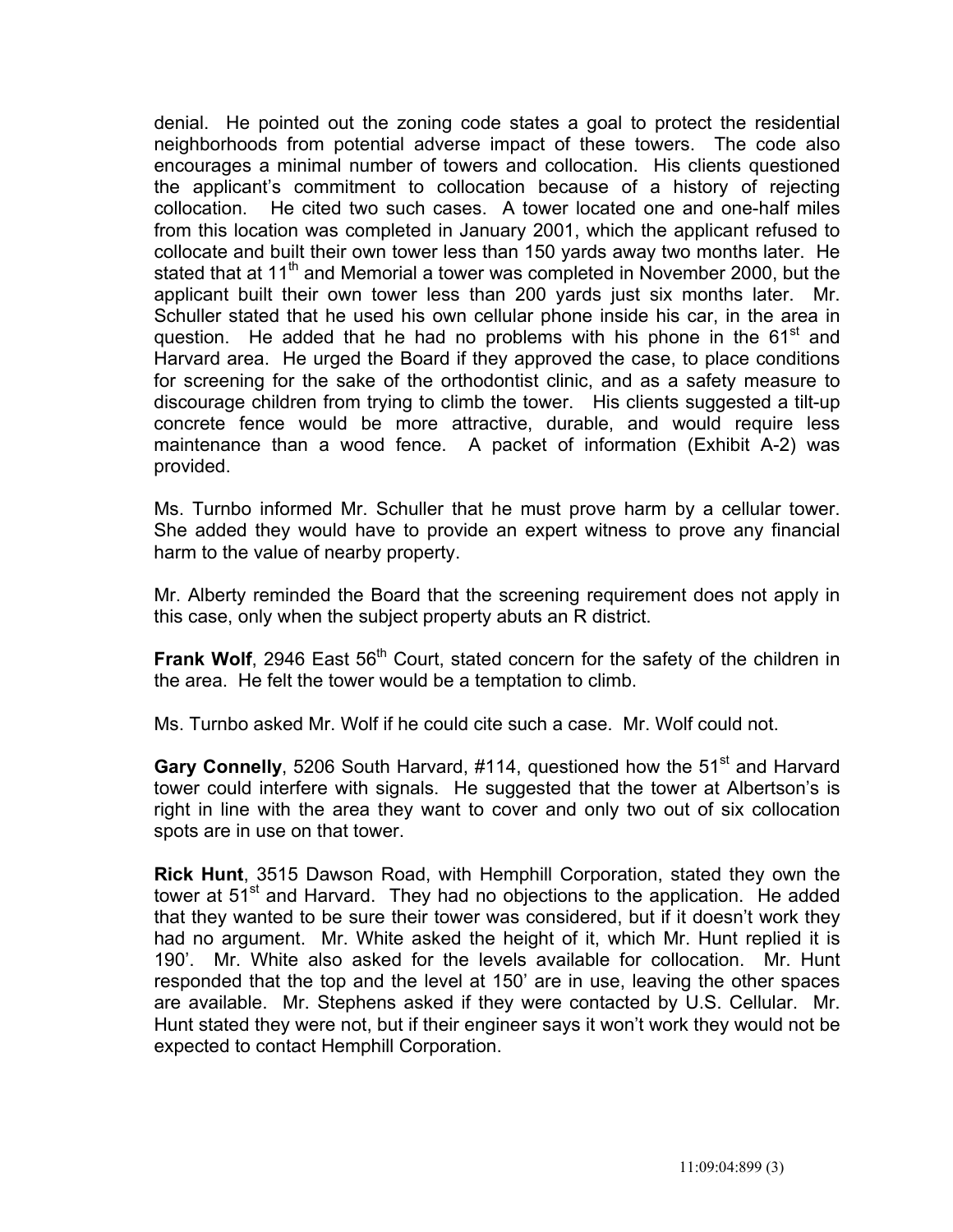## **Applicant's Rebuttal**:

 Mr. Coutant responded that U.S. Cellular is not reluctant to collocate. They recently built out a new facility in Oklahoma City. Sixty percent of those tower sites are collocation sites. In the St. Louis area they obtained new licenses and seventy percent of those are collocation sites. This is just one of those cases where a collocation will not work. The expert on location sites wrote that it is the best design to maintain a one mile or more separation between each cell site to prevent signal degradation, interference and dropped calls. The Hemphill tower at  $51<sup>st</sup>$  and Harvard was considered but found not to be a good location. The Albertson location was not considered a good candidate. The reason they plan for a screening fence with three strands of barbed wire at the top for safety issues.

 Mr. White asked if the 57' and 47' collocation levels were viable. Mr. Coutant replied that for other telecommunication type uses they work better than for cellular use.

## **Board Action:**

On **Motion** of **Dunham**, the Board voted 5-0-0 (White, Dunham, Turnbo, Perkins, Stephens "aye"; no "nays"; no "abstentions"; no "absences") to **APPROVE** a **Special exception** to permit a 70 ft. telecommunications tower to be constructed less the allowable 110% of the height of the tower to 13 ft. from an O zoned district, per plan, with conditions for screening: an eight foot, wood screening fence around entire tower site with three strands of barbed wire at the top; and eight foot, wood screening fence around existing trash dumpster; and an eight foot, wood screening fence along the north property line of 5320 South Harvard Avenue from northwest corner running east for approximately 120 ft.; no lights on tower; to comply with all of the landscaping requirements in the zoning code; and per the cellular tower guidelines required for cellular towers: the height of proposed tower is 70 ft.; the proximity to residential structures is approximately 300 ft., to a residential district is approximately 300 ft., and to existing towers, finding there are none in the vicinity; finding the nature of the surrounding uses are: office to the north, commercial to the east, a church to the south and an open park to the west; the surrounding topography is flat; the tree coverage is substantial to the north, and minimal to the south and west; the design is a monopole tower; the antennas initially will be three (3) panel antennas mounted near top of tower. The tower is engineered for the collocation of two (2) similar antenna facilities at 57 ft. and 47 ft.; the architectural design of the initial building is approximately 12 ft. by 20 ft.; the proposed ingress and egress is Across existing drive lanes in easterly direction to South Harvard Avenue; the tower is necessary to provide coverage in this area of town so as to avoid unavailability of service; the tract size is approximately 795 sq. ft. on the "parent" tract' of approximately 26,000 sq. ft., which is for an existing restaurant; landscaping will be as required by the zoning code, on the following described property:

BG 140S NEC SE NE TH W260 S126 E150 NE112.87 N101. 69 TO BG LESS E50 FOR ST SEC 32 19 13 .60AC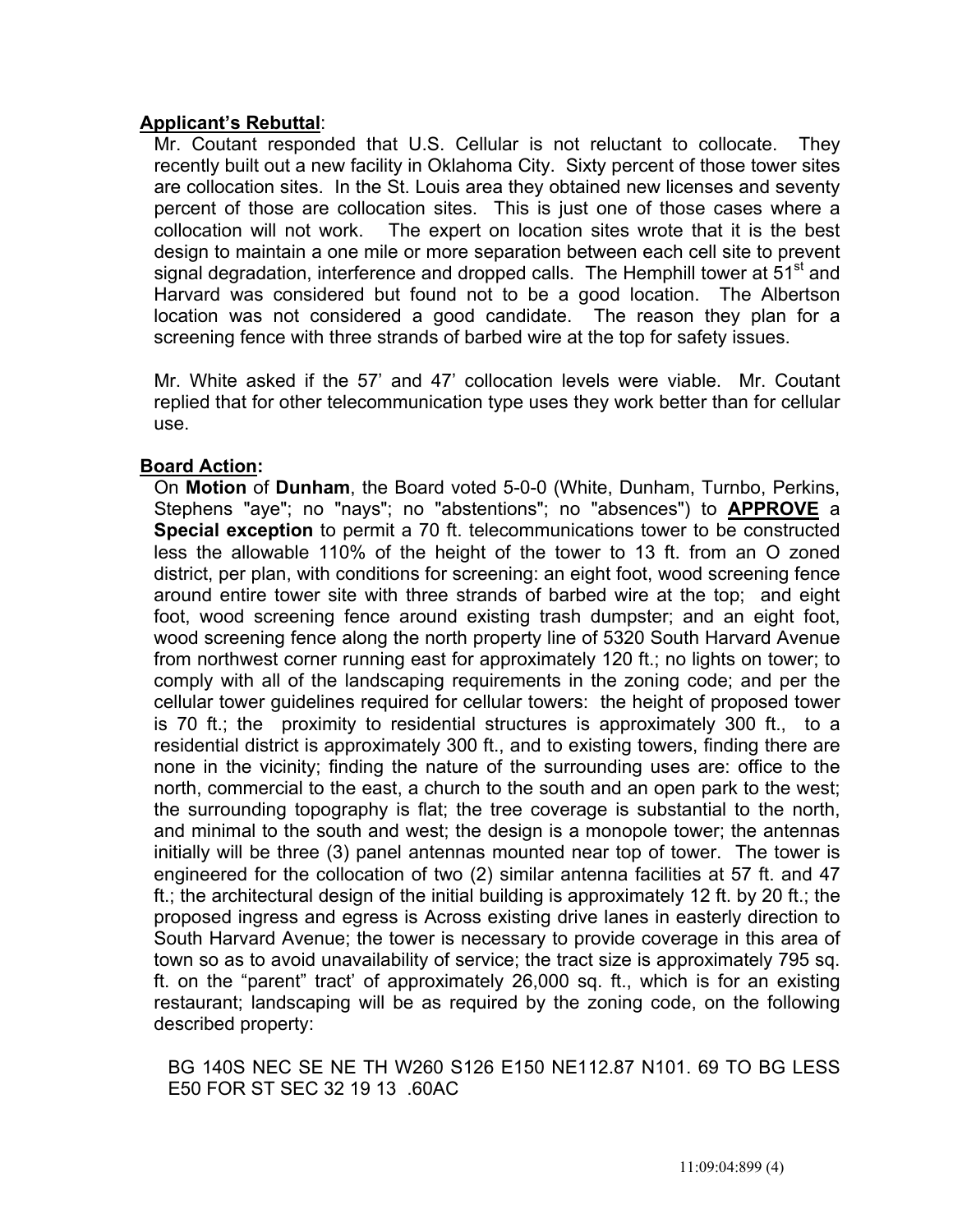#### **\*.\*.\*.\*.\*.\*.\*.\*.\*.\*.**

### **Case No. 19929**

## **Action Requested:**

 Special Exception to permit off-street parking in an RM-2 District -- Section 401-- Use Unit 10; Variance of required 10' foot rear building setback to 5 feet to permit a parking garage in an RM-2 district -- Section 403.A. -- Use Unit 10, located: 252 West  $15<sup>th</sup>$  Street South.

 Ms. Turnbo asked if a special exception to permit off-street parking was approved in 1985 for this address then why did it come before the Board again. Mr. Boulden replied that the approval in 1985 was subject to a tie agreement and no tie agreement was filed so it was not effective.

#### **Presentation:**

 **Steve Hjelm**, 1503 South Denver, stated he is one of the owners of the subject property. They proposed to build a parking garage across two vacant lots. They did not want to waste the space at the rear so they requested the variance. They had a problem with homeless people on the site and they don't want to leave more room for vagrancy, and it would be more area to mow.

#### **Comments and Questions:**

 Mr. White asked the use of the garage. Mr. Hjelm replied it would be for personal use and for their tenants in the building at  $15<sup>th</sup>$  and Denver. Mr. White noted there was concern expressed regarding parking damaged vehicles involved in litigation. He replied that he was prepared to move the vehicles in question. Ms. Turnbo asked if there would be no storage of cars, just parking for people while they are at work. Mr. Hjelm responded that was true. She asked if he would agree to a tie agreement to which he replied that he would agree. Mr. White asked if he had met with the homeowners. Mr. Hjelm replied that he spoke with the President of the homeowners' association and they agreed for a two-week continuance. He stated he was informed they would not call a special meeting of the association. Mr. Boulden asked if it was being used as a parking lot now. Mr. Hjelm replied that it was. Mr. Boulden asked how long it has been used illegally as a parking lot. He did not directly respond.

#### **Mr. Dunham out at 2:10 p.m.**

 Mr. Boulden stated he was contacted by Neighborhood Inspections that they would be delivering notice to the applicant regarding the high grass and inoperable vehicles parked on the property.

#### **Mr. Dunham returned at 2:13 p.m.**

 Mr. Paddock asked if the garage bays would have doors. Mr. Hjelm replied that they would. He also asked if the garage were built ten feet from the property line impact the functionality of the structure. Mr. Hjelm replied that it would not.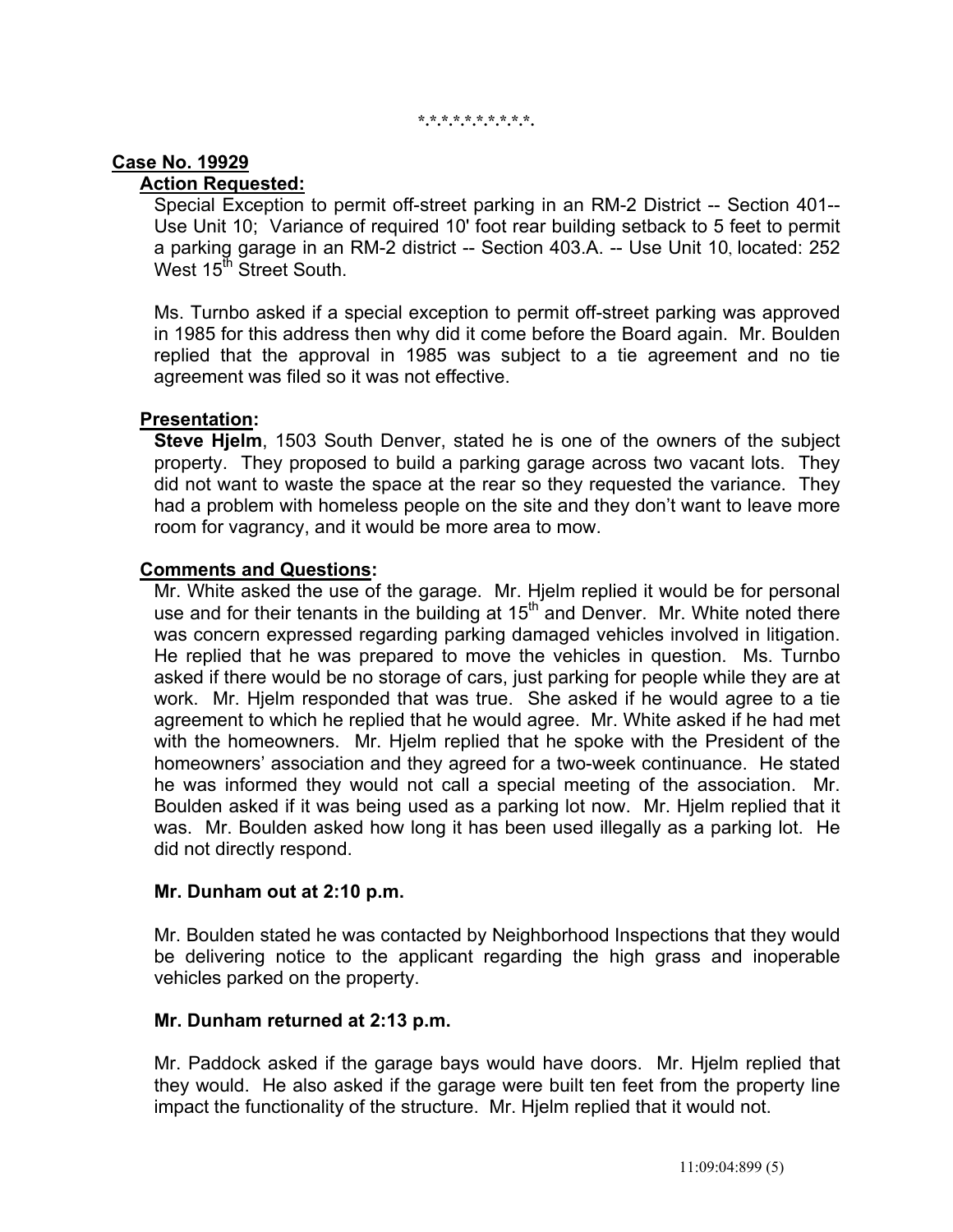## **Interested Parties:**

Letters of opposition were provided to the Board (Exhibit B-1)

 **Tracy Horner-Shears**, 1522 South Carson Avenue, stated she represented Riverview Neighborhood Association. She submitted a packet of information including photographs of the subject property (Exhibit B-2 and B-3). She stated that according to the applicant's plans he failed to apply for side yard setbacks from ten feet to five feet or to exceed 40% of the floor space for accessory use. She listed items for which the applicant has failed to obtain variances for the existing use, such as, a paved off-street parking lot on two lots; setbacks; and landscaping. She indicated the parking garage would be used for another business, an automobile rental that has been operated since the parking lot was surfaced. They have contacted Neighborhood Inspections regarding this business. She stated the neighbors have seen cars serviced on the lot; found advertising with signs on the lot and in SMARTpages.com. People have come through the neighborhood asking the neighbors for the location of this business. Mrs. Shears stated they would ask for a denial of the application for a parking garage.

 **Tia Cardoso**, 1311 South Frisco Avenue, stated she is the current Riverview Neighborhood Association President. She has not been contacted by Mr. Hjelm. They encourage business owners to contact them to discuss their plans. They are seeking historic designation with the support of Urban Development. She stated the neighborhood is a corridor to the Vision 2025.

 Mr. Dunham asked if they consider there is anything to gain by meeting with the applicant if given more time. Ms. Cardoso thought it would be helpful. She was interested in how the garage is to be used.

 Mr. Alberty suggested that the applicant submit his plans to the permit office and find out all of the codes that would be required.

Lucky Lamons, Oklahoma State Representative, 205 West 17<sup>th</sup> Street, stated he lives in the area and he is a Board member of the Riverview Homeowners' Association. He is familiar with the work that Mr. Hjelm has accomplished to improve the corner of  $15<sup>th</sup>$  and Denver. He asked the Board to give the applicant and neighborhood time to discuss the application in more detail to the benefit of all.

#### **Board Action:**

On **Motion** of **Dunham**, the Board voted 5-0-0 (White, Dunham, Turnbo, Stephens, Paddock "aye"; no "nays"; no "abstentions"; no "absences") to **CONTINUE** Case No. 19929 to the meeting of December 14, 2004, (and directed the applicant to submit an application to plans review, for further guidance on code requirements), regarding the following described property:

 LT 9 AND LT 10, BLK 3, STONEBRAKER HGTS ADDN, City of Tulsa, Tulsa County, State of Oklahoma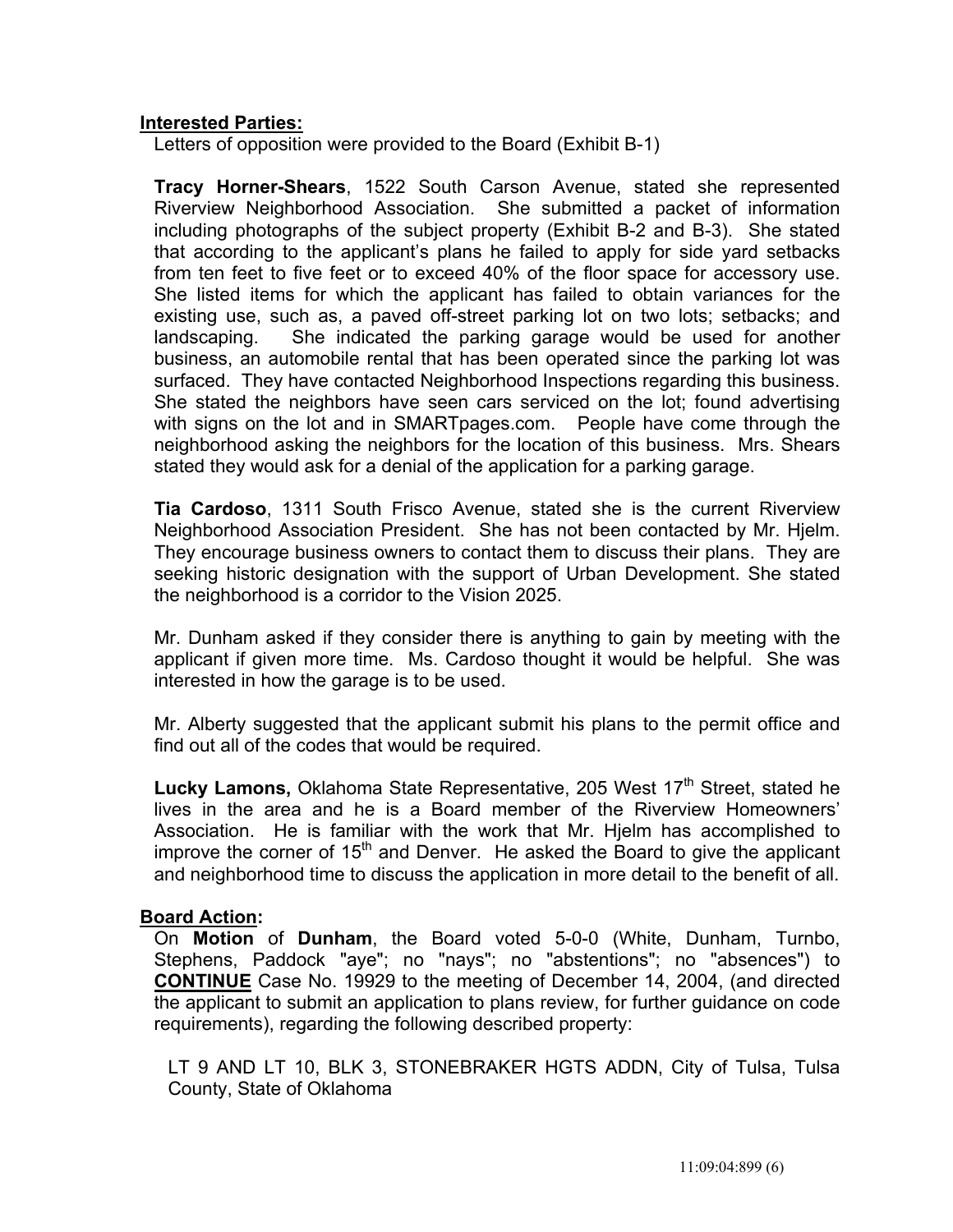**\*.\*.\*.\*.\*.\*.\*.\*.\*.\*.** 

#### **Case No. 19930**

# **Action Requested:**

 Special Exception to permit required parking for a nightclub to be on a lot other than the lot containing the use  $-$  Section 1303.D  $-$  Use Unit 12a, 5925 East 11<sup>th</sup> Street South.

## **Presentation:**

**Lou Reynolds**, 2727 East 21<sup>st</sup> Street, stated that he has discussed this case with Pat Boulden and Kurt Ackermann and found this use complies with the zoning code. He added there are no issues to present. The interested party was satisfied with the answers to his questions.

Mr. Paddock was out at 2:47 p.m. and returned at 2:49 p.m.

## **Interested Parties:**

There were no interested parties present who wished to speak.

## **Board Action:**

On **Motion** of **Dunham**, the Board voted 5-0-0 (White, Dunham, Turnbo, Stephens, Paddock "aye"; no "nays"; no "abstentions"; no "absences") to **APPROVE** a **Special Exception** to permit required parking for a nightclub to be on a lot other than the lot containing the use, subject to a tie agreement; and applies only the parking lot on the north side of  $11<sup>th</sup>$  Street, regarding the following described property:

PRT E/2 LT 2 & PRT LT 1 BEG 15N & 125W SECR LT 1 TH W100.6 N191.58 SE99.40 S183.2 POB BLK 64, GLENHAVEN AMD AND S200 OF THE W1/2 OF LT 2 BLK 64, N330 NE NW NE LESS E150 & LESS TR BEG 636.57W & 330S NEC NW NE TH N150 E317.65 S150 W317.65 POB & LESS N24.75 THEREOF FOR ST SEC 10 19 13 2.48ACS, City of Tulsa, Tulsa County, State of Oklahoma

#### **\*.\*.\*.\*.\*.\*.\*.\*.\*.\*.**

## **NEW APPLICATIONS**

## **Case No. 19936**

#### **Action Requested:**

 Variance of required front yard from 35 ft to 15 ft., located: 2929 South Utica Avenue East.

## **Presentation:**

 **Frank Cooper**, 2929 South Utica, stated he owns his home. He hired Bob Briley as a contractor for this project. He proposed to remodel the home and add a new garage to replace the old one which has been demolished. They need the garage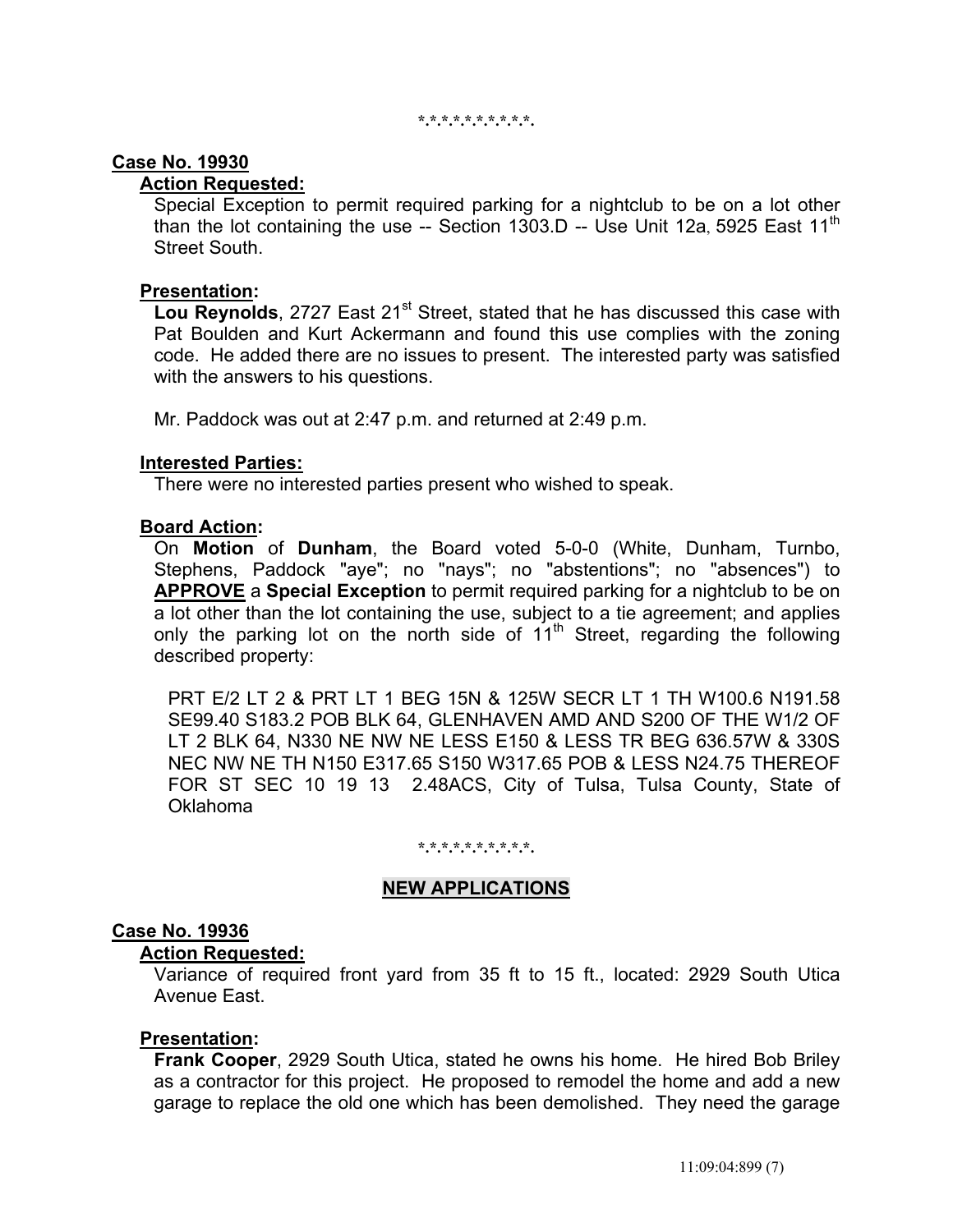for protection of the automobiles and security. He stated it would not interfere with traffic on Utica Avenue.

### **Comments and Questions:**

 Mr. White asked if the driveway would be replaced, to which he replied affirmatively. He added it would be paved in the same location and have one access to Utica. Mr. White inquired about the hardship. Mr. Cooper responded that because of the position of the house it faces the corner. The contractor informed him that the wall of the new garage would be only 18" closer to Utica Avenue than the existing carport. Mr. Alberty noted this is replacing an existing structure; it would eliminate stacking cars; and the adjoining neighbor has not voiced opposition. Mr. Cooper informed the Board that the neighbor to the north gave him verbal support when he showed her the plan.

## **Interested Parties:**

There were no interested parties present who wished to speak.

## **Board Action:**

On **Motion** of **Dunham**, the Board voted 5-0-0 (White, Dunham, Turnbo, Stephens, Paddock "aye"; no "nays"; no "abstentions"; no "absences") to **APPROVE** a **Variance** of required front yard from 35 ft to 15 ft., per plan, finding the odd-shaped lot, and this would replace an existing carport; and finding it will not cause substantial detriment to the public good or impair the purposes, spirit, and intent of the Code, or the Comprehensive Plan, on the following described property:

LT 6 BLK 12, FOREST HILLS, City of Tulsa, Tulsa County, State of Oklahoma

#### **\*.\*.\*.\*.\*.\*.\*.\*.\*.\*.**

## **OTHER BUSINESS**

#### **Case No. 19942**

#### **Action Requested:**

 Variance to allow two dwelling units on one lot of record for mother-in-law dwelling, and a variance of the rear yard setback from 25 ft to 20 ft., located: 10127 South 72nd East Avenue.

#### **Presentation:**

 Mr. Alberty stated the application for Case No. 19942, and no advertising or processing completed. The staff recommended a full refund.

### **Board Action:**

 On **Motion** of **Dunham**, the Board voted 5-0-0 (White, Dunham, Turnbo, Stephens, Paddock "aye"; no "nays"; no "abstentions"; no "absences") to **APPROVE** a full refund for Case No. 19942 as recommended by the staff, regarding the following described property: